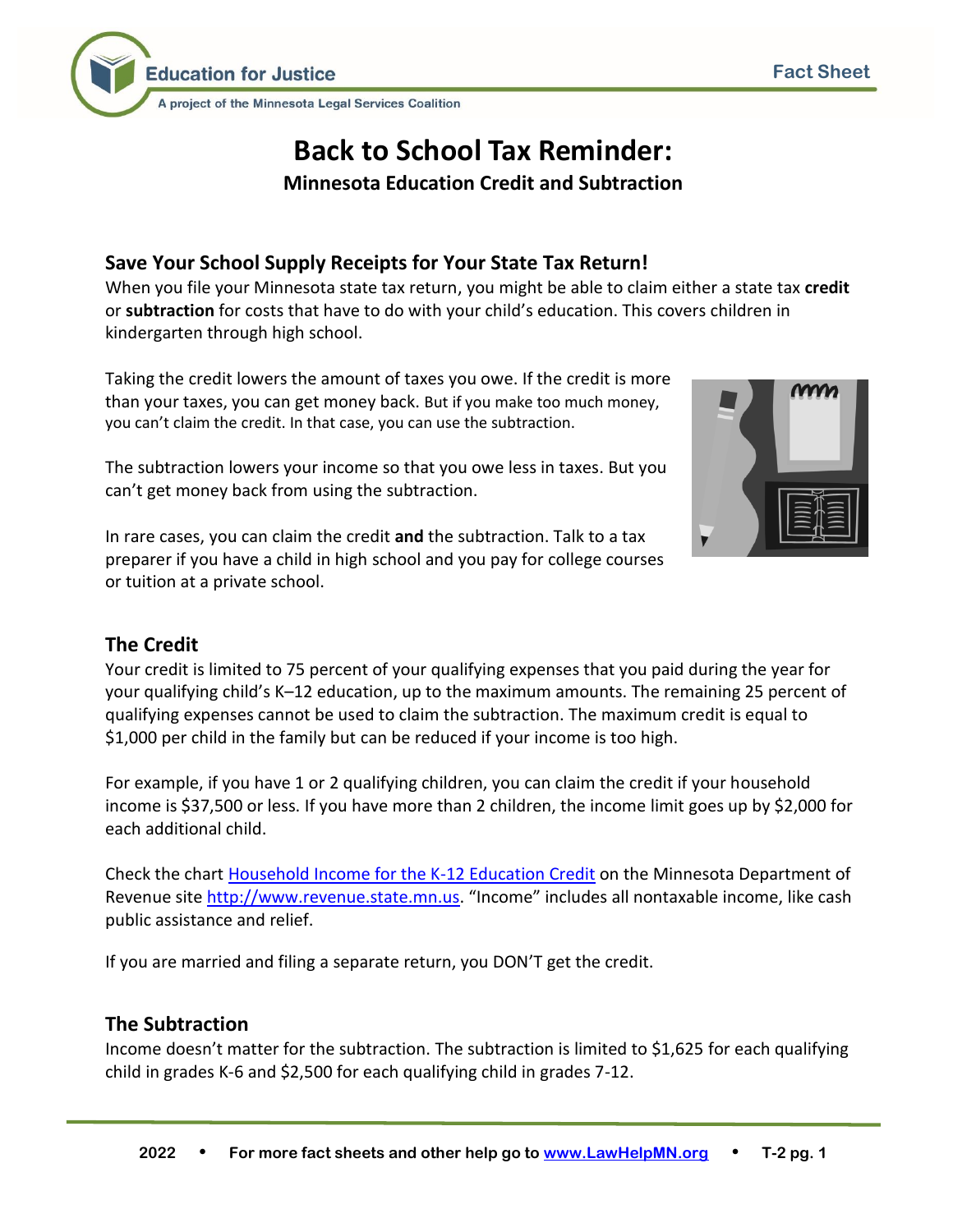For children in 6th and 7th grades, use the limit for the child's grade level at the end of the tax year. For children who started college during the tax year, use the 12th grade limit. But you can only subtract qualifying education expenses from high school.

Also, to claim the subtraction, your child has to have gone to school in Minnesota, Wisconsin, Iowa, North Dakota, or South Dakota.

## **What do I need to claim the credit or subtraction?**

To claim the credit or subtraction save all the receipts when you buy your children's school supplies, including pencils, pens, crayons, notebooks, calculators, etc.

You can also claim expenses for things like:

- The cost of computer hardware and educational software (up to \$400)
- Tutors
- Academic textbooks
- Fees paid to others for transportation
- Music lessons
- After school academic programs
- Academic summer camps

Some expenses count for the subtraction but not the credit. For example, you can use the expenses for private school tuition or college courses (while your child is in High school) only for the subtraction.

Some expenses can't count towards either the credit or the subtraction. These include sports camps or lessons and travel expenses, lodging, and meals for overnight class trips.

#### **Forms**

**To claim the credit**, fill out Schedule M1ED with your Minnesota State Tax Form.

**To take the subtraction** when your household income is over the maximum for the credit, use the worksheets in the Schedule M1ED Instructions.

 You can't use the same expenses to claim both the credit and the subtraction. **Remember** you MUST keep the receipts from your purchases to claim the credit or subtraction.

### **More Information**

For more information and a more detailed list of what expenses can be claimed go to the Minnesota Department of Revenue Website [http://www.revenue.state.mn.us](http://www.revenue.state.mn.us/) and enter the search term "Education Credit and Subtraction."

You can also find a [fact sheet about expenses](https://www.revenue.state.mn.us/sites/default/files/2019-01/fact_sheets_fs8.pdf) at: https://www.revenue.state.mn.us/sites/default/files/2019-01/fact sheets fs8.pdf.